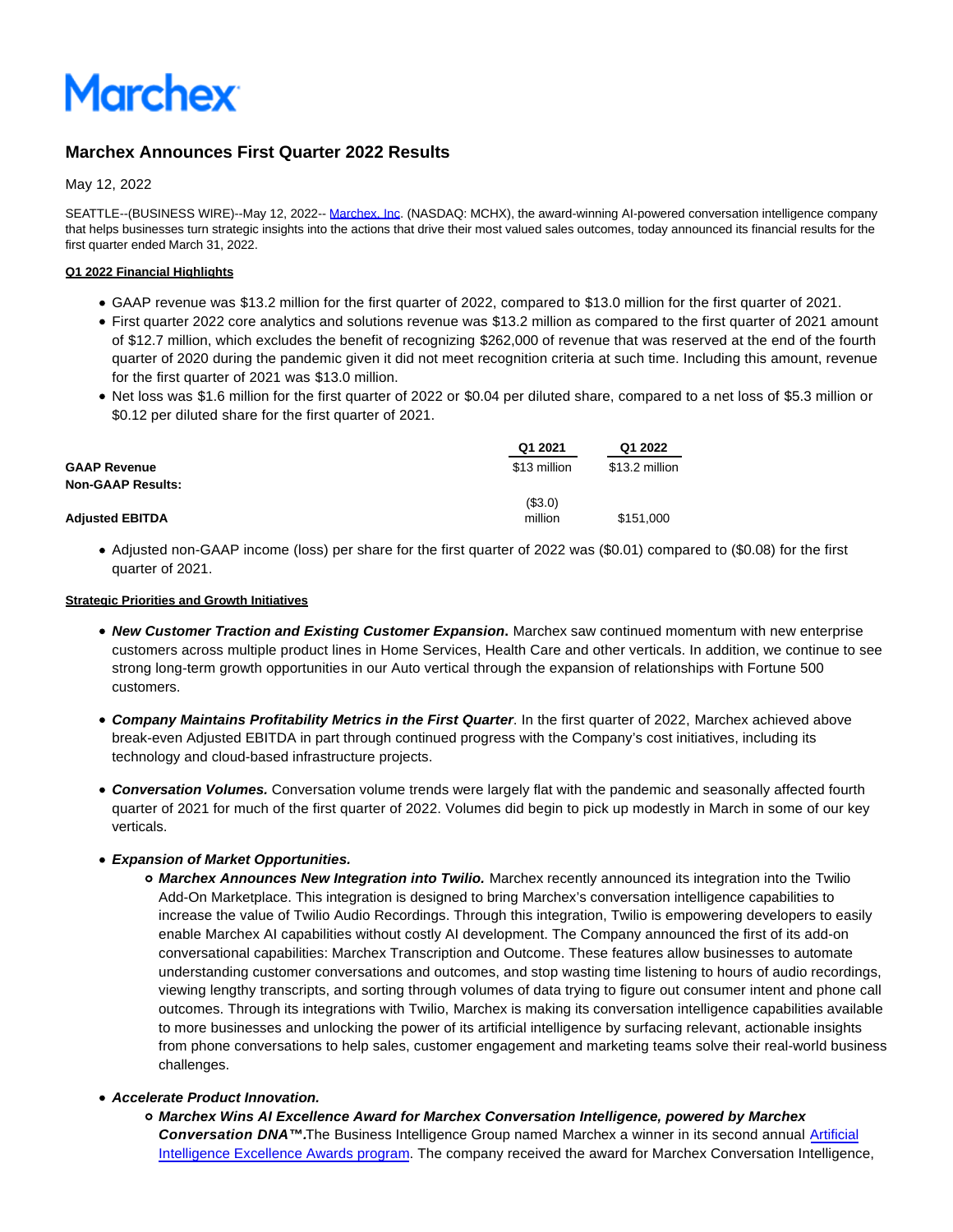powered by Marchex Conversation DNA™, AI technology that fundamentally alters and enhances the way businesses can reach and interact with consumers, transforming marketing, sales and customer engagement. Marchex Conversation Intelligence technology unlocks key, relevant insights from voice and text conversations at scale by extracting actionable signals that help marketing, sales and customer engagement teams achieve their business objectives.

"In the first quarter of 2022 and through today, Marchex is continuing to be recognized for our product innovation and meeting the needs of businesses as they seek to leverage the growing capabilities of conversational intelligence," said Russell Horowitz, Executive Chairman and Co-CEO. "Through focusing on solving mission critical challenges for businesses, Marchex is developing industry leading products and continuing to expand our footprint with industry leading brands and integration partners as they look to leverage conversational intelligence to create better buying experiences and grow their businesses. Throughout the course of 2022, we expect to launch new sales engagement products supported by our award-winning Conversation DNA™ technology, along with new channel partnerships, and that these current initiatives will continue to enhance the magnitude of our opportunity and resulting growth profile.

#### **Business Outlook**

The following forward-looking statements reflect Marchex's expectations as of May 12, 2022.

"While we have seen some modest lift in conversation volumes from the pandemic influenced period of January and February of this year, conversation volumes have been fluctuating modestly at the start of the second quarter from the year ago period. This leads us to believe that there are still some lingering effects from the current pandemic relative to the strong volumes of the second quarter of 2021 when the economy first reopened," said Mike Arends, Co-CEO. "We are continuing to see some customer impacts from supply chain disruptions, inflationary pressures, and other macro events. Despite this, we anticipate that sales traction will lead to sequential growth in the second quarter of 2022 over the first quarter. In addition, we believe we should be at or near break-even on an Adjusted EBITDA basis for the second quarter.

"As we move through the rest of 2022, we expect to continue launching new products and expanding on channel partner relationships, such as our cloud based Marchex Anywhere initiative, and we continue to believe we could see growth expand. In addition, if we see an unwinding of the pandemic and macro impacts on volumes at some point during the year, we believe that should convert into a tailwind in many of our verticals and enable us to achieve accelerating growth and potentially increasing double digit growth rates. We are also continuing to make progress with some of our largest customers, as well as onboarding new potentially significant relationships that can have a long-term impact on Marchex's growth profile. We expect to have more to share on these developments in the coming months," said Arends.

Management will hold a conference call, starting at 5:00 p.m. ET on Thursday, May 12, 2022 to discuss its first quarter ended March 31, 2022 financial results and other company updates. Access to the live webcast of the conference call will be available online from the Investors section of Marchex's website at [www.marchex.com.](https://cts.businesswire.com/ct/CT?id=smartlink&url=http%3A%2F%2Fwww.marchex.com&esheet=52717608&newsitemid=20220512005839&lan=en-US&anchor=www.marchex.com&index=3&md5=1de3e2580980165507effdfab1f52329) An archived version of the webcast will also be available at the same location two hours after completion of the call.

#### **About Marchex**

Marchex's award-winning conversation intelligence platform, featuring AI-powered sales engagement and marketing solutions, helps businesses turn strategic insights into the actions that drive their most valued sales outcomes. Our multichannel voice and text capabilities enable sales and marketing teams to deliver the buying experiences that today's customers expect. Marchex is the trusted conversation intelligence partner for market-leading companies in critical industries, including many of the world's most innovative and successful brands.

Please visi[t http://www.marchex.com,](https://cts.businesswire.com/ct/CT?id=smartlink&url=http%3A%2F%2Fwww.marchex.com%2F&esheet=52717608&newsitemid=20220512005839&lan=en-US&anchor=http%3A%2F%2Fwww.marchex.com&index=4&md5=c741be9f917c6d0aa347467b4ab95044) [www.marchex.com/blog o](https://cts.businesswire.com/ct/CT?id=smartlink&url=http%3A%2F%2Fwww.marchex.com%2Fblog&esheet=52717608&newsitemid=20220512005839&lan=en-US&anchor=www.marchex.com%2Fblog&index=5&md5=19eae88d1fd90ff0792a59737243f8d1)[r @marchex o](https://cts.businesswire.com/ct/CT?id=smartlink&url=https%3A%2F%2Ftwitter.com%2FMarchex&esheet=52717608&newsitemid=20220512005839&lan=en-US&anchor=%40marchex&index=6&md5=7eef168aee751268a9aaf726cb285c8c)n Twitter [\(Twitter.com/Marchex\)](http://twitter.com/Marchex), where Marchex discloses material information from time to time about the company, its financial information, and its business.

## **Forward-Looking Statements:**

This press release contains forward-looking statements that involve substantial risks and uncertainties. All statements, other than statements of historical facts, included in this press release regarding our strategy, future operations, future financial position, future revenues, other financial guidance, acquisitions, dispositions, projected costs, prospects, plans and objectives of management are forward-looking statements. We may not actually achieve the plans, intentions, or expectations disclosed in our forward-looking statements and you should not place undue reliance on our forward-looking statements. Actual results or events could differ materially from the plans, intentions and expectations disclosed in the forward-looking statements we make. There are a number of important factors that could cause Marchex's actual results to differ materially from those indicated by such forward-looking statements including but not limited to product demand, order cancellations and delays, competition and general economic conditions. These factors are described in greater detail in the "Risk Factors" section of our most recent periodic report and registration statement filed with the SEC. All of the information provided in this release is as of May 12, 2022 and Marchex undertakes no duty to update the information provided herein.

In the event the press release contains links to third party websites or materials, the links are provided solely as a convenience to you. Marchex is not responsible for the content of linked third-party sites or materials and does not make any representations regarding the content or accuracy thereof.

## **Non-GAAP Financial Information:**

To supplement Marchex's consolidated financial statements presented in accordance with GAAP and to provide clarity internally and externally, Marchex uses certain non-GAAP measures of financial performance and liquidity, including Adjusted EBITDA, Adjusted OIBA, and Adjusted non-GAAP income (loss) per share.

Adjusted EBITDA represents net income (loss) before (1) interest, (2) income taxes, (3) amortization of intangible assets from acquisitions, (4) depreciation and amortization, (5) stock-based compensation expense, (6) acquisition and disposition-related costs, and (7) foreign government assistance subsidies. Marchex believes that Adjusted EBITDA is an alternative measure used by our management to understand and evaluate our core operating performance and trends, and that provides meaningful supplemental information regarding performance and evaluating performance and liquidity to measure its ability to fund operations and its financing obligations.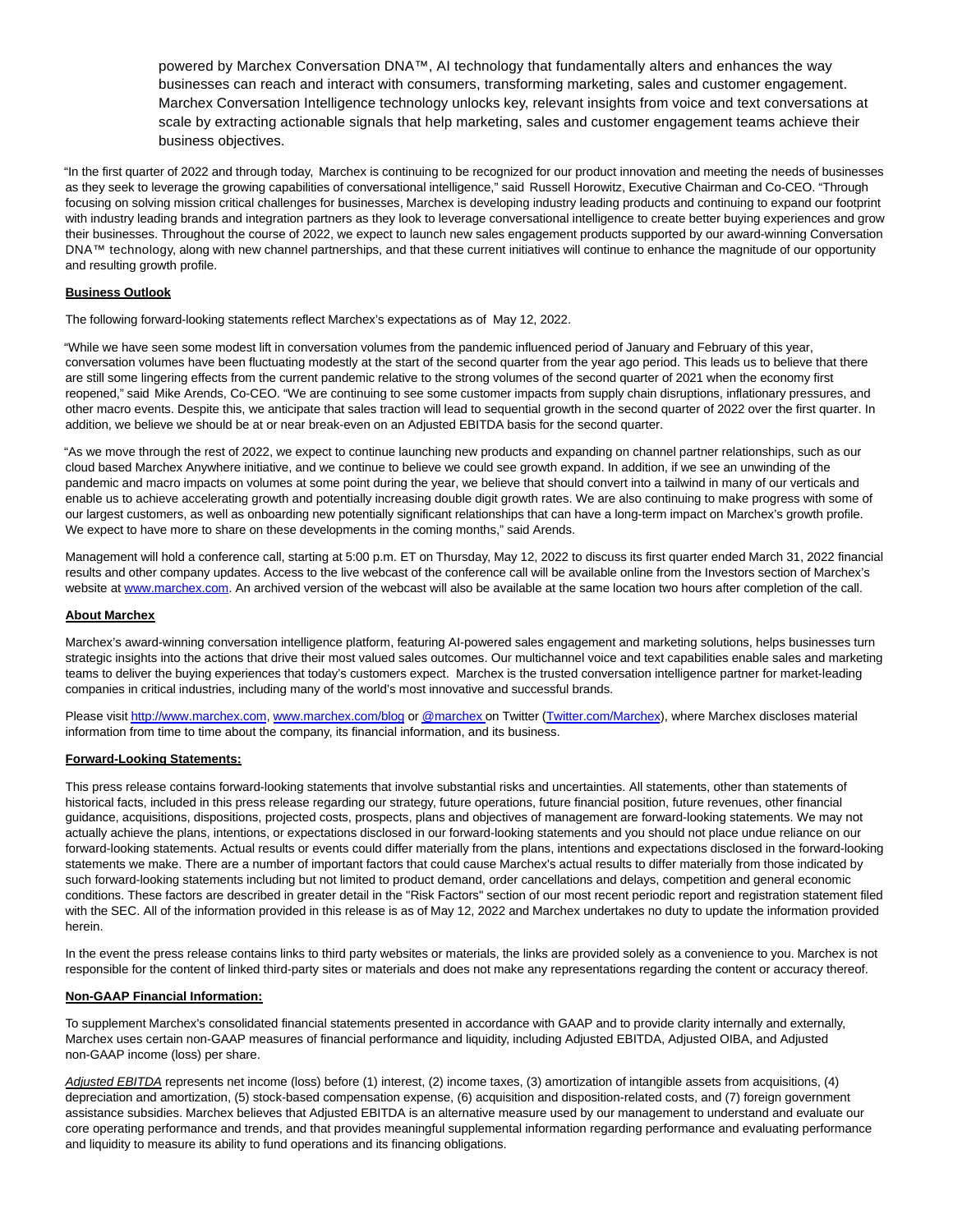Adjusted OIBA represents Adjusted EBITDA adjusted for depreciation and amortization. This measure, among other things, is another metric by which Marchex evaluates the performance of its business. Adjusted OIBA is the basis on which Marchex's internal budgets are based and by which Marchex's management is currently evaluated. Marchex believes these measures are useful to investors because they represent Marchex's consolidated operating results, taking into account depreciation and other intangible amortization, which Marchex believes is an ongoing cost of doing business, but excluding the effects of certain other expenses as detailed above. Financial analysts and investors may use Adjusted EBITDA and Adjusted OIBA to help with comparative financial evaluation to make informed investment decisions.

Adjusted non-GAAP income (loss) per share represents Adjusted non-GAAP income (loss) divided by GAAP diluted shares outstanding. Adjusted non-GAAP income (loss) generally captures those items on the statement of operations that have been, or ultimately will be, settled in cash exclusive of certain items that are not indicative of Marchex's recurring core operating results and represents net income (loss) applicable to common stockholders plus the net of tax effects of: (1) stock-based compensation expense, (2) acquisition and disposition related costs, (3) amortization of intangible assets from acquisitions, (4) interest income and other, net, and (5) foreign government assistance subsidies. Financial analysts and investors may use Adjusted non-GAAP income (loss) per share to analyze Marchex's financial performance since these groups have historically used EPS related measures, along with other measures, to estimate the value of a company, to make informed investment decisions, and to evaluate a company's operating performance compared to that of other companies in its industry.

Marchex's management believes that investors should have access to, and Marchex is obligated to provide, the same set of tools that management uses in analyzing the company's results. These non-GAAP measures should be considered in addition to results prepared in accordance with GAAP, and should not be considered in isolation, as a substitute for, or superior to, GAAP results. Marchex's non-GAAP financial measures may be defined differently from time to time and may be defined differently than similar titled terms used by other companies, and accordingly, care should be exercised in understanding how Marchex defines its non-GAAP financial measures in this release. Marchex endeavors to compensate for the limitations of the non-GAAP measures presented by providing the comparable GAAP measure with equal or greater prominence, GAAP financial statements, and detailed descriptions of the reconciling items and adjustments, including quantifying such items, to derive the non-GAAP measure.

## **MARCHEX, INC. AND SUBSIDIARIES Condensed Consolidated Statements of Operations (in thousands, except per share amounts) (unaudited)**

| 2021<br>2022<br>\$<br>12,980<br>\$<br>13,171<br>Revenue<br>Expenses:<br>Service costs (1)<br>5,422<br>4,935<br>Sales and marketing (1)<br>3,637<br>3,165<br>Product development (1)<br>5,322<br>3,460<br>General and administrative (1)<br>2,620<br>2,606<br>1,181<br>531<br>Amortization of intangible assets from acquisitions<br>Acquisition and disposition-related costs<br>45<br>5<br>18,227<br>14,702<br>Total operating expenses<br>Loss from operations<br>(5, 247)<br>Interest income (expense) and other, net<br>(12)<br>(21)<br>(5, 259)<br>Income (loss) before provision for income taxes<br>Income tax expense (benefit)<br>73<br>30<br>(5, 332)<br>(1,582)<br>\$<br>(5, 332)<br>Net income (loss) applicable to common stockholders<br>\$<br>(1,582)<br>Basic and diluted net loss per Class A and Class B share applicable<br>(0.12)<br>\$<br>S.<br>Shares used to calculate basic net loss per share applicable to<br>common stockholders<br>Class A<br>4,661<br>4,661<br>Class B<br>39,087<br>38,666<br>Shares used to calculate diluted net income (loss) per share<br>applicable to common stockholders:<br>Class A<br>4,661<br>4,661<br>Class B<br>43,327<br>43,748<br>(1) Includes stock-based compensation allocated as follows:<br>Service costs<br>\$<br>8<br>\$<br>34<br>Sales and marketing<br>229<br>191<br>97<br>82<br>Product development<br>General and administrative<br>410<br>388<br>744<br>695<br>Total<br>\$<br>\$ |                        | Three Months Ended March 31, |  |  |          |
|---------------------------------------------------------------------------------------------------------------------------------------------------------------------------------------------------------------------------------------------------------------------------------------------------------------------------------------------------------------------------------------------------------------------------------------------------------------------------------------------------------------------------------------------------------------------------------------------------------------------------------------------------------------------------------------------------------------------------------------------------------------------------------------------------------------------------------------------------------------------------------------------------------------------------------------------------------------------------------------------------------------------------------------------------------------------------------------------------------------------------------------------------------------------------------------------------------------------------------------------------------------------------------------------------------------------------------------------------------------------------------------------------------------------------------------------------------|------------------------|------------------------------|--|--|----------|
|                                                                                                                                                                                                                                                                                                                                                                                                                                                                                                                                                                                                                                                                                                                                                                                                                                                                                                                                                                                                                                                                                                                                                                                                                                                                                                                                                                                                                                                         |                        |                              |  |  |          |
|                                                                                                                                                                                                                                                                                                                                                                                                                                                                                                                                                                                                                                                                                                                                                                                                                                                                                                                                                                                                                                                                                                                                                                                                                                                                                                                                                                                                                                                         |                        |                              |  |  |          |
|                                                                                                                                                                                                                                                                                                                                                                                                                                                                                                                                                                                                                                                                                                                                                                                                                                                                                                                                                                                                                                                                                                                                                                                                                                                                                                                                                                                                                                                         |                        |                              |  |  |          |
|                                                                                                                                                                                                                                                                                                                                                                                                                                                                                                                                                                                                                                                                                                                                                                                                                                                                                                                                                                                                                                                                                                                                                                                                                                                                                                                                                                                                                                                         |                        |                              |  |  |          |
|                                                                                                                                                                                                                                                                                                                                                                                                                                                                                                                                                                                                                                                                                                                                                                                                                                                                                                                                                                                                                                                                                                                                                                                                                                                                                                                                                                                                                                                         |                        |                              |  |  |          |
|                                                                                                                                                                                                                                                                                                                                                                                                                                                                                                                                                                                                                                                                                                                                                                                                                                                                                                                                                                                                                                                                                                                                                                                                                                                                                                                                                                                                                                                         |                        |                              |  |  |          |
|                                                                                                                                                                                                                                                                                                                                                                                                                                                                                                                                                                                                                                                                                                                                                                                                                                                                                                                                                                                                                                                                                                                                                                                                                                                                                                                                                                                                                                                         |                        |                              |  |  |          |
|                                                                                                                                                                                                                                                                                                                                                                                                                                                                                                                                                                                                                                                                                                                                                                                                                                                                                                                                                                                                                                                                                                                                                                                                                                                                                                                                                                                                                                                         |                        |                              |  |  |          |
|                                                                                                                                                                                                                                                                                                                                                                                                                                                                                                                                                                                                                                                                                                                                                                                                                                                                                                                                                                                                                                                                                                                                                                                                                                                                                                                                                                                                                                                         |                        |                              |  |  |          |
|                                                                                                                                                                                                                                                                                                                                                                                                                                                                                                                                                                                                                                                                                                                                                                                                                                                                                                                                                                                                                                                                                                                                                                                                                                                                                                                                                                                                                                                         |                        |                              |  |  |          |
|                                                                                                                                                                                                                                                                                                                                                                                                                                                                                                                                                                                                                                                                                                                                                                                                                                                                                                                                                                                                                                                                                                                                                                                                                                                                                                                                                                                                                                                         |                        |                              |  |  | (1,531)  |
|                                                                                                                                                                                                                                                                                                                                                                                                                                                                                                                                                                                                                                                                                                                                                                                                                                                                                                                                                                                                                                                                                                                                                                                                                                                                                                                                                                                                                                                         |                        |                              |  |  |          |
|                                                                                                                                                                                                                                                                                                                                                                                                                                                                                                                                                                                                                                                                                                                                                                                                                                                                                                                                                                                                                                                                                                                                                                                                                                                                                                                                                                                                                                                         |                        |                              |  |  | (1, 552) |
|                                                                                                                                                                                                                                                                                                                                                                                                                                                                                                                                                                                                                                                                                                                                                                                                                                                                                                                                                                                                                                                                                                                                                                                                                                                                                                                                                                                                                                                         |                        |                              |  |  |          |
|                                                                                                                                                                                                                                                                                                                                                                                                                                                                                                                                                                                                                                                                                                                                                                                                                                                                                                                                                                                                                                                                                                                                                                                                                                                                                                                                                                                                                                                         | Net income (loss)      |                              |  |  |          |
|                                                                                                                                                                                                                                                                                                                                                                                                                                                                                                                                                                                                                                                                                                                                                                                                                                                                                                                                                                                                                                                                                                                                                                                                                                                                                                                                                                                                                                                         |                        |                              |  |  |          |
|                                                                                                                                                                                                                                                                                                                                                                                                                                                                                                                                                                                                                                                                                                                                                                                                                                                                                                                                                                                                                                                                                                                                                                                                                                                                                                                                                                                                                                                         | to common stockholders |                              |  |  | (0.04)   |
|                                                                                                                                                                                                                                                                                                                                                                                                                                                                                                                                                                                                                                                                                                                                                                                                                                                                                                                                                                                                                                                                                                                                                                                                                                                                                                                                                                                                                                                         |                        |                              |  |  |          |
|                                                                                                                                                                                                                                                                                                                                                                                                                                                                                                                                                                                                                                                                                                                                                                                                                                                                                                                                                                                                                                                                                                                                                                                                                                                                                                                                                                                                                                                         |                        |                              |  |  |          |
|                                                                                                                                                                                                                                                                                                                                                                                                                                                                                                                                                                                                                                                                                                                                                                                                                                                                                                                                                                                                                                                                                                                                                                                                                                                                                                                                                                                                                                                         |                        |                              |  |  |          |
|                                                                                                                                                                                                                                                                                                                                                                                                                                                                                                                                                                                                                                                                                                                                                                                                                                                                                                                                                                                                                                                                                                                                                                                                                                                                                                                                                                                                                                                         |                        |                              |  |  |          |
|                                                                                                                                                                                                                                                                                                                                                                                                                                                                                                                                                                                                                                                                                                                                                                                                                                                                                                                                                                                                                                                                                                                                                                                                                                                                                                                                                                                                                                                         |                        |                              |  |  |          |
|                                                                                                                                                                                                                                                                                                                                                                                                                                                                                                                                                                                                                                                                                                                                                                                                                                                                                                                                                                                                                                                                                                                                                                                                                                                                                                                                                                                                                                                         |                        |                              |  |  |          |
|                                                                                                                                                                                                                                                                                                                                                                                                                                                                                                                                                                                                                                                                                                                                                                                                                                                                                                                                                                                                                                                                                                                                                                                                                                                                                                                                                                                                                                                         |                        |                              |  |  |          |
|                                                                                                                                                                                                                                                                                                                                                                                                                                                                                                                                                                                                                                                                                                                                                                                                                                                                                                                                                                                                                                                                                                                                                                                                                                                                                                                                                                                                                                                         |                        |                              |  |  |          |
|                                                                                                                                                                                                                                                                                                                                                                                                                                                                                                                                                                                                                                                                                                                                                                                                                                                                                                                                                                                                                                                                                                                                                                                                                                                                                                                                                                                                                                                         |                        |                              |  |  |          |
|                                                                                                                                                                                                                                                                                                                                                                                                                                                                                                                                                                                                                                                                                                                                                                                                                                                                                                                                                                                                                                                                                                                                                                                                                                                                                                                                                                                                                                                         |                        |                              |  |  |          |
|                                                                                                                                                                                                                                                                                                                                                                                                                                                                                                                                                                                                                                                                                                                                                                                                                                                                                                                                                                                                                                                                                                                                                                                                                                                                                                                                                                                                                                                         |                        |                              |  |  |          |
|                                                                                                                                                                                                                                                                                                                                                                                                                                                                                                                                                                                                                                                                                                                                                                                                                                                                                                                                                                                                                                                                                                                                                                                                                                                                                                                                                                                                                                                         |                        |                              |  |  |          |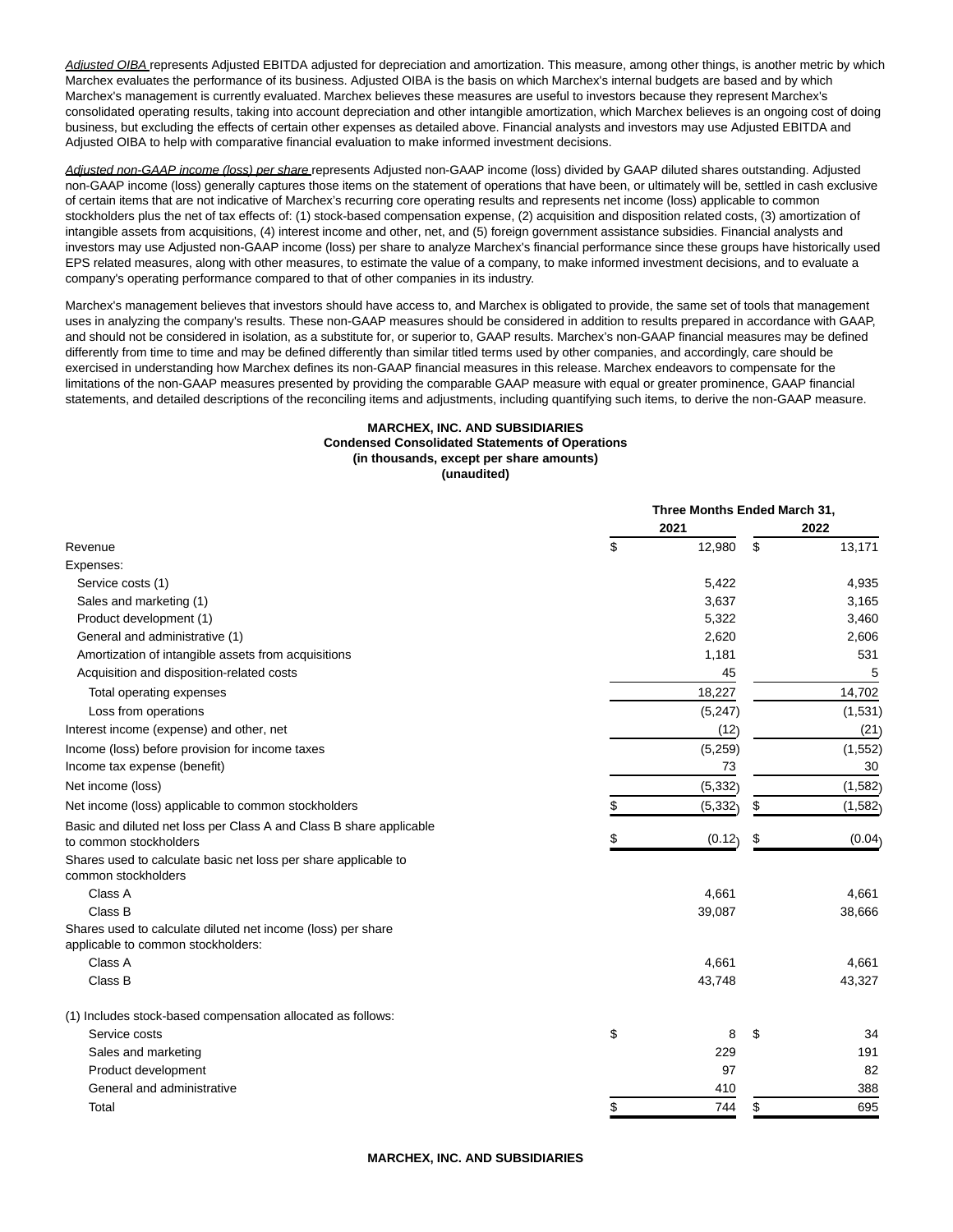### **Condensed Consolidated Balance Sheets (in thousands) (unaudited)**

|                                                | December 31, | March 31,    |  |
|------------------------------------------------|--------------|--------------|--|
|                                                | 2021         | 2022         |  |
| <b>Assets</b>                                  |              |              |  |
| Current assets:                                |              |              |  |
| Cash and cash equivalents                      | \$<br>27,086 | \$<br>24,555 |  |
| Accounts receivable, net                       | 8,021        | 8,946        |  |
| Prepaid expenses and other current assets      | 2,407        | 3,454        |  |
| <b>Total current assets</b>                    | 37,514       | 36,955       |  |
| Property and equipment, net                    | 2,817        | 3,702        |  |
| Right-of-use lease asset                       | 2,238        | 1,869        |  |
| Other assets, net                              | 986          | 1,000        |  |
| Goodwill                                       | 17,558       | 17,558       |  |
| Intangible assets from acquisitions, net       | 4,714        | 4,183        |  |
| <b>Total assets</b>                            | 65,827       | \$<br>65,267 |  |
| <b>Liabilities and Stockholders' Equity</b>    |              |              |  |
| <b>Current liabilities:</b>                    |              |              |  |
| Accounts payable                               | \$<br>1,363  | \$<br>2,375  |  |
| Accrued benefits and payroll                   | 3,631        | 3,628        |  |
| Other accrued expenses and current liabilities | 3,869        | 3,912        |  |
| Deferred revenue and deposits                  | 2,016        | 1,685        |  |
| Lease liability, current                       | 1,794        | 2,311        |  |
| <b>Total current liabilities</b>               | 12,673       | 13,911       |  |
| Deferred tax liabilities                       | 186          | 199          |  |
| Lease liability non-current                    | 1,466        | 526          |  |
| <b>Total liabilities</b>                       | 14,325       | 14,636       |  |
| Stockholders' equity:                          |              |              |  |
| Class A common stock                           | 49           | 49           |  |
| Class B common stock                           | 374          | 377          |  |
| Additional paid-in capital                     | 354,155      | 354,863      |  |
| Accumulated deficit                            | (303,076)    | (304, 658)   |  |
| Total stockholders' equity                     | 51,502       | 50,631       |  |
| Total liabilities and stockholders' equity     | 65,827<br>\$ | 65,267       |  |
|                                                |              |              |  |

### **MARCHEX, INC. AND SUBSIDIARIES (in thousands) (unaudited)**

#### **Reconciliation of GAAP Net Loss to Adjusted EBITDA and Adjusted Operating Income (Loss) Before Amortization (OIBA) Three Months Ended March 31,**

|                                                                        | <b>THE PROTITIES</b> ENGLISHED MAIL OF A |          |    |         |  |
|------------------------------------------------------------------------|------------------------------------------|----------|----|---------|--|
|                                                                        |                                          | 2021     |    | 2022    |  |
| Net loss applicable to common stockholders                             |                                          | (5,332)  | \$ | (1,582) |  |
| Interest income (expense) and other, net                               |                                          | 12       |    | 21      |  |
| Income tax expense (benefit)                                           |                                          | 73       |    | 30      |  |
| Amortization of intangible assets from acquisitions                    |                                          | 1.181    |    | 531     |  |
| Depreciation and amortization                                          |                                          | 427      |    | 451     |  |
| Stock-based compensation                                               |                                          | 744      |    | 695     |  |
| Acquisition and disposition-related costs (benefit)                    |                                          | 45       |    | 5       |  |
| Foreign government paycheck assistance and rent subsidies <sup>1</sup> |                                          | (150)    |    |         |  |
| <b>Adjusted EBITDA</b>                                                 |                                          | (3,000)  |    | 151     |  |
| Depreciation and amortization                                          |                                          | 427      |    | 451     |  |
| <b>Adjusted OIBA</b>                                                   |                                          | (3, 427) |    | (300)   |  |

1 Includes pandemic related wage and rent relief subsidies, recognized as a reduction of wages or rent during the period received.

**MARCHEX, INC. AND SUBSIDIARIES (in thousands)**